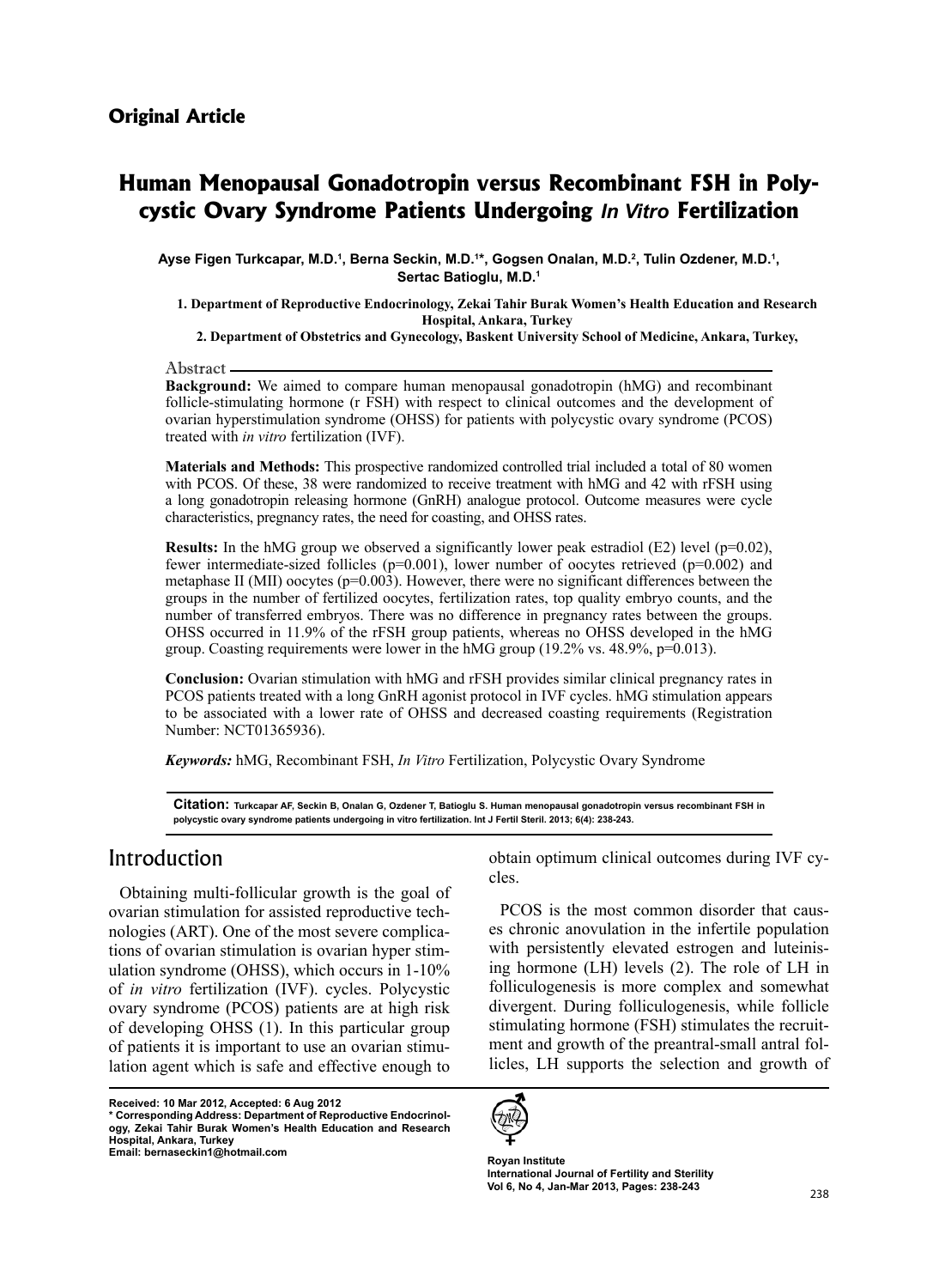dominant follicles and atresia of cohorts of small follicles stimulated by FSH  $(3)$ . This physiologic lar growth in PCOS patients. Preliminary data in atretic effect of LH may exploit the monofolliculicle demise and allow for selective achievement tion suggest that rLH can hasten small ovarian folbinant FSH (rFSH) for non-ART ovulation induc-PCOS patients that have been treated with recomof monofolliculogenesis (3). This could lead to a reduction in the risk of ovarian hyperstimulation.

ian hyperstimulation of PCOS patients is a major The use of gonadotropin during controlled ovargarding the use of preparations with LH activity in challenge. There have been some controversies re $er than human menopausal gonadotropin (hMG) in$ PCOS women. The use of FSH-only products rath-PCOS, where endogenous LH is already elevated, is expected to have theoretical advantage and has been advocated in this group of women  $(4)$ . To the best of our knowledge, there are no studies in the literature which compare the use of hMG and rFSH for patients with PCOS in IVF treatment.

Therefore, the aim of this study was to compare urinary hMG with rFSH in PCOS patients for clin-<br>ical-outcomes and OHSS rates in IVF treatment cycles.

## Materials and Methods

This prospective randomized controlled trial was conducted between January 2008-December 2008 in Zekai Tahir Burak Women's Health Education and Research Hospital. The study was approved by the hospital Ethics Committee. The protocol was explained to the patients before they entered the study and informed consent was obtained from each couple. PCOS was diagnosed according to the ety for Human Reproduction/American Society of revised Rotterdam criteria by the European Soci-Reproductive Medicine (ASRM) as the presence of oligo-and/or anovulation and sonographically ria were as follows: females older than 39 years or confirmed polycstic ovaries (5). Exclusion criteserum FSH levels >12mIU/mL, history of ovarian tility that required testicular sperm extraction. All surgery and/or the presence of severe male inferpatients were treated with oral contraceptive pills (Yasmin, Scherring, Germany) during the cycle preceding ovulation induction. Leuprolide acetate

(Lucrin Daily, Abbott Cedex, Istanbul, Turkey) therapy was started in the mid-luteal phase at an initiation dose of  $1.0$  mg subcutaneous (SC) daily until pituitary down-regulation was established. After gonadotropin releasing hormone (GnRH) dometrial thickness  $\leq$  mm and serum estradiol analogue suppression was achieved with an en- $(E_2)$  level <45 pg/mL, the leuprolide acetate dose maceuticals, Istanbul, Turkey) or rFSH (Gonal-F, lowing treatments: hMG (Menogon, Ferring Pharlation, we randomized patients to one of the folwas reduced to 0.5 mg daily. For ovarian stimu-Serono, Istanbul, Turkey) with an initial 150 IU daily dose. Gonadotropin stimulation treatment ing to a computer-generated randomization list. assigned to each patient was determined accord-Gonadotropin dosage was adjusted accordingly by serum E2 levels and sonographic findings. Human chorionic gonadotropin (hCG, Pregnyl, Organon, cular (IM) was administrated when at least three the Netherlands) at a dose of 5.000 IU intramusfollicles reached a mean diameter of 18 mm. The ence of at least 20 follicles, each measuring  $\geq 10$ criteria for coasting in our institute were the presmm in diameter, of which  $\geq$ 20% of these follicles had diameters  $\geq$ 15 mm and serum  $E_2$  levels  $>$ 3600  $pg/mL$ . During the coasting period, gonadotropin ued at  $0.5 \text{ mg/d}$ . Blood samples were taken daily was withheld and leuprolide acetate was continuntil serum  $E_2$  levels decreased to  $\leq 4000$  pg/mL when hCG was administered. Transvaginal oocyte jection. Intracytoplasmic sperm injection was per-<br>formed-for all metaphase II (MII) oocytes per our retrieval was scheduled 36 hours after the hCG in-<br>jection. Intracytoplasmic sperm injection was perclinical policy. Fertilization was assessed at  $20 \pm$ 1 hour and embryo quality was assessed at 28, 44 and 68 hours  $(\pm 1$  hour) after oocyte retrieval. We defined a top-quality embryo as one that had four cells on day  $2$  and eight cells on day  $3$ , with no multinucleation and fragmentation. A maximum of four embryos were transferred at two or three days after oocyte retrieval. This study was conducted before the new legislation that limited the number fore, multiple embryos were transferred during of embryos to be transferred in our country. Therethis study period.

For luteal support, vaginal progesterone gel (Crinone  $8\%$ , Merk Serono, Germany) at a dose of trieval until clinical pregnancy  $(9-10$  weeks of gesta-90 mg/day was given from the time of oocyte re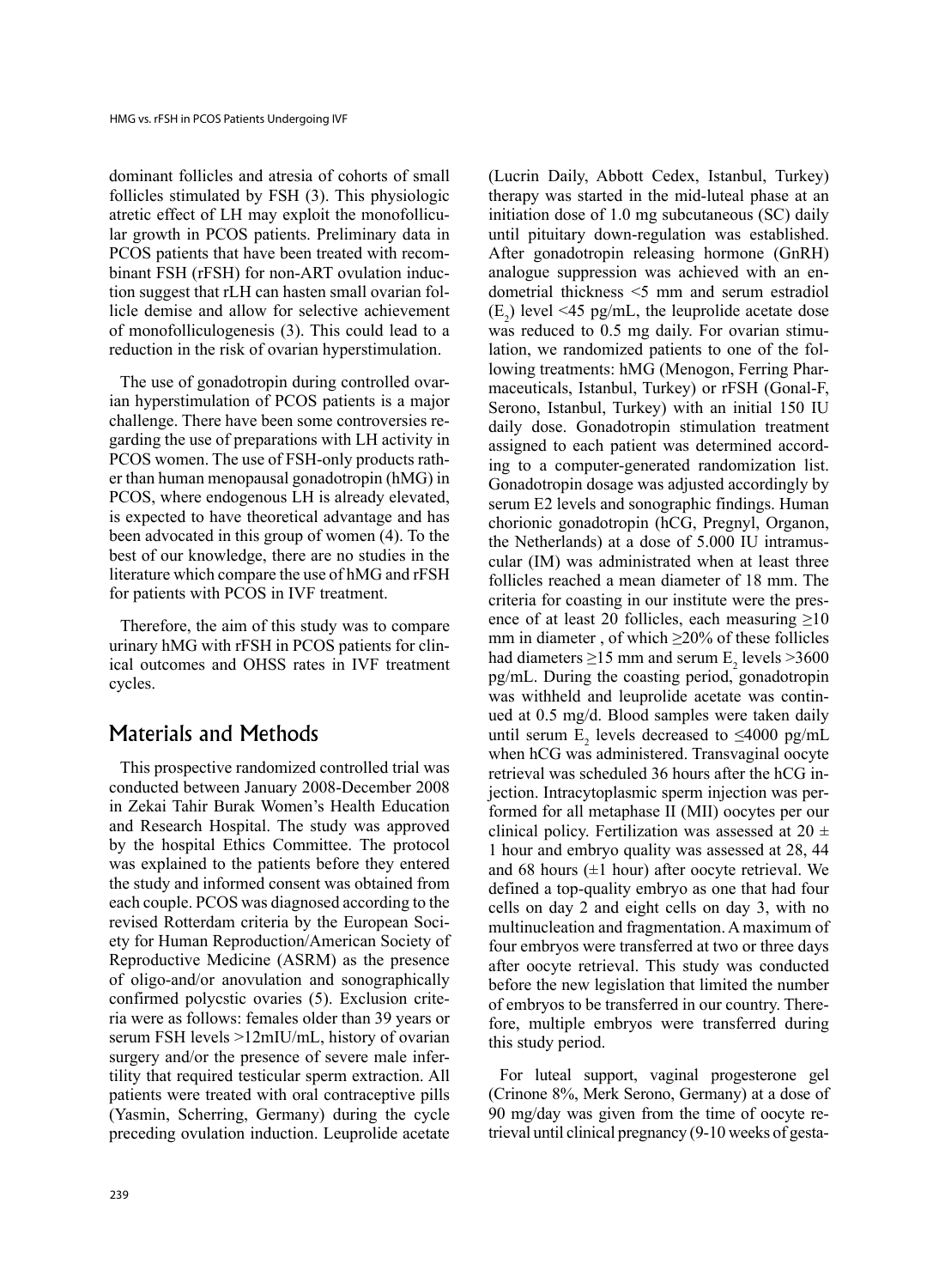tion) or negative serum β-hCG test (13-15 days after embryo transfer). Clinical pregnancy was defined nying fetal heart beat as observed by ultrasound. as the presence of a gestational sac with accompa-OHSS was diagnosed and classified as described by the Practice Committee of the ASRM (6).

ulation; total dose of gonadotropins used; number ness on the day of hCG injection; duration of stimistics of serum peak E2 levels; endometrial thick-For patients, we determined the cycle charactertrieved, MII and fertilized oocytes; number of top of follicles  $\geq 14$  mm and 10-14 mm; number of requality and transferred embryos: as well as clinical pregnancy and take home baby rates per cycle, the need for coasting, and the incidence of OHSS.

Statistical analysis of the data was performed Wilk test was used to test for normal distribution age program (SPSS, Chicago, IL). The Shapirousing SPSS for Windows v. 11.5 statistical packtion for the comparison of means between two of continuous data. If the normality assumpgroups was satisfied, we used the student's t-test for the comparisons of means. Alternatively, if Whitney test was used. Comparisons between there was evidence of non-normality, the Mannproportions were performed with Pearson's chisquare or Fisher's exact tests. All reported p-values were two-tailed and statistical significance was set at  $0.05$ .

### Results

*Table 1: Patient characteristics in the treatment groups* 

| ues were two-tailed and statistical significance<br>was set at 0.05.                                                                                                                                                                                                                                                   |                                | square or Fisher's exact tests. All reported p-val- |                  |
|------------------------------------------------------------------------------------------------------------------------------------------------------------------------------------------------------------------------------------------------------------------------------------------------------------------------|--------------------------------|-----------------------------------------------------|------------------|
| Results                                                                                                                                                                                                                                                                                                                |                                |                                                     |                  |
| We included 84 women with PCOS treated in the<br>IVF unit of a tertiary referral hospital in this study.<br>of which four women were lost to follow-up. Thus,<br>80 women completed the study, 38 patients in the<br>hMG group and 42 patients in the rFSH group.<br>Patients' characteristics revealed no significant |                                |                                                     |                  |
| differences between the groups for age, body mass<br>index and baseline hormone levels, which con-<br>firmed the appropriate randomization (Table 1).                                                                                                                                                                  |                                |                                                     |                  |
| Table 1: Patient characteristics in the treatment groups                                                                                                                                                                                                                                                               |                                |                                                     |                  |
| Variable<br>Age (Years)                                                                                                                                                                                                                                                                                                | hMG (n=38)<br>$25.85 \pm 3.92$ | $rFSH(n=42)$<br>$25.98 \pm 3.92$                    | P value<br>0.883 |
| <b>Body mass index</b> $25.85 \pm 4.90$<br>(kg/m <sup>2</sup> )                                                                                                                                                                                                                                                        |                                | $25.08 \pm 4.38$                                    |                  |
| <b>Basal FSH</b><br>(mIU/mL)                                                                                                                                                                                                                                                                                           | $5.63 \pm 2.41$                | $6.31 \pm 1.58$                                     | 0.527<br>0.087   |

*Values are given as mean*  $\pm$  *SD and p*<0.05 *is considered .significant*

|                                                   | $hMG(n=38)$           | $rFSH(n=42)$          | P value  |
|---------------------------------------------------|-----------------------|-----------------------|----------|
| Duration of gonadotropin stimulation (Days)       | $11.46 \pm 1.90a$     | $10.36 \pm 1.58$      | $0.025*$ |
| Total dose of gonadotropin (IU)                   | $1716.06 \pm 511.52$  | $1429.50 \pm 340.54$  | 0.57     |
| Peak $E2$ (pg/mL)                                 | $2880.23 \pm 1284.22$ | $3779.52 \pm 1487.70$ | $0.02*$  |
| Number of mature follicles $(\geq 14$ mm)         | $5.92 \pm 2.72$       | $6.24 \pm 3.85$       | 0.75     |
| Number of intermediate sized follicles (10-14 mm) | $9.35 \pm 3.61$       | $12.69 \pm 3.98$      | $0.001*$ |
| <b>Endometrial thickness (mm)</b>                 | $10.54 \pm 2.03$      | $11.45 \pm 1.85$      | 0.06     |
| Number of oocytes retrieved                       | $9.54 \pm 4.31$       | $13.60 \pm 5.56$      | $0.002*$ |
| <b>Number of MII oocytes</b>                      | $7.65 \pm 3.39$       | $11.20 \pm 5.06$      | $0.003*$ |
| <b>Percentage of MII oocytes</b>                  | 81.24 (40-100)b       | 82.13 (37.5-100)      | 0.80     |
| <b>Number of oocytes fertilized</b>               | $4.46 \pm 2.62$       | $6.07 \pm 3.55$       | 0.70     |
| Fertilization rate (%)                            | 56.95                 | 55.53                 | 0.77     |
| Number of top quality embryos                     | $1.29(0-3)$           | $1.48(0-3)$           | 0.48     |
| Number of embryos transferred                     | $3(1-4)$              | $3(1-4)$              | 0.25     |
| Clinical pregnancy rate per cycle $(\% )$         | 23.1                  | 40.5                  | 0.14     |
| Coasting requirement (%)                          | 19.2                  | 48.9                  | $0.013*$ |
| OHSS $(n, %$                                      | $0(0.0\%)$            | $5(11.9\%)c$          | 0.14     |
| Take home baby rate per cycle (%)                 | 23.1                  | 35.7                  | 0.27     |

Table 2: Cycle characteristics and outcomes of patients in the treatment groups

a; Mean  $\pm$  SD, b; Median (range), c; Number (percentage) and \*; p<0.05 is considered significant.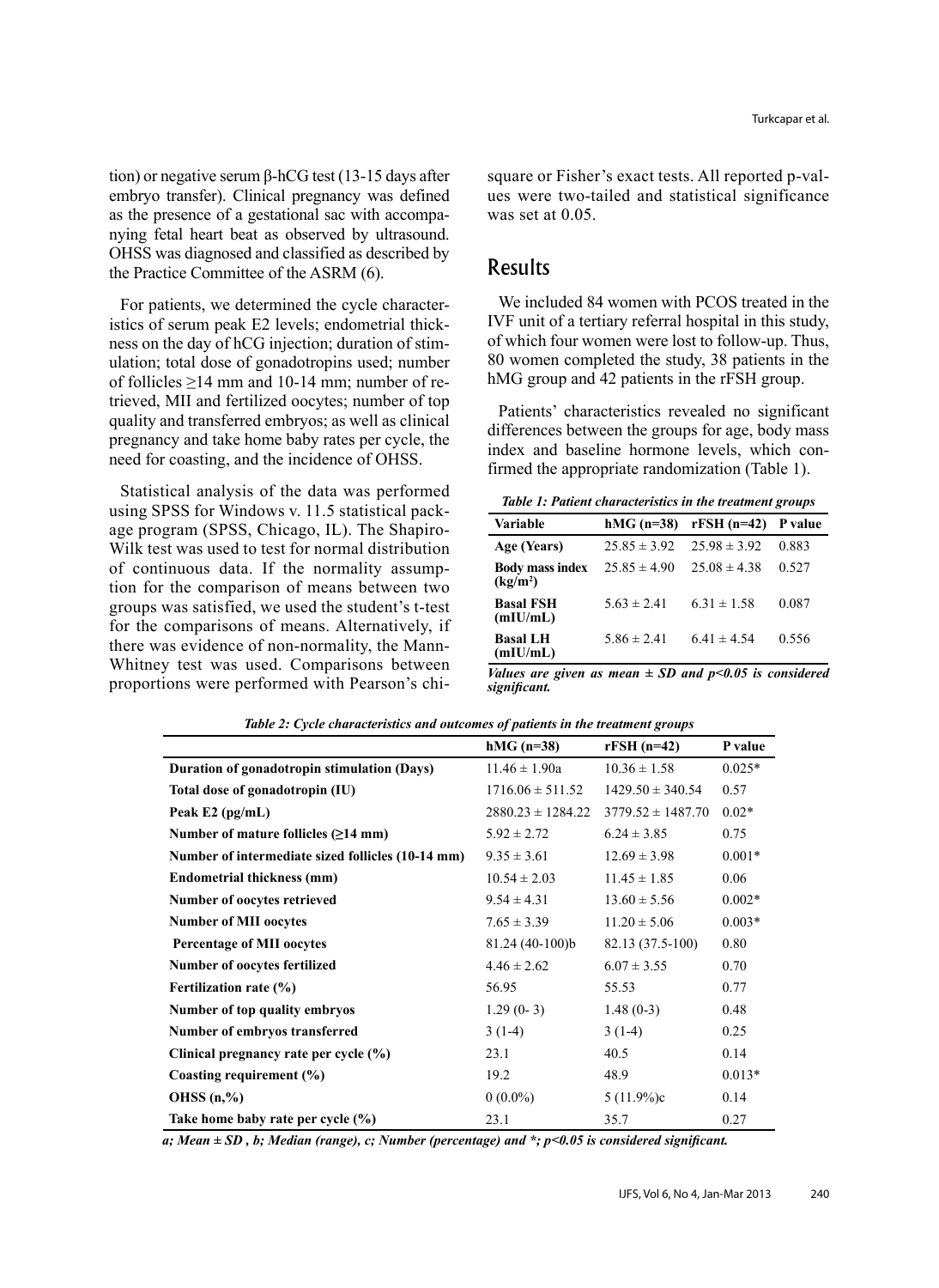The mean duration of gonadotropin stimulation was significantly longer in the hMG group (11.46  $\pm$ 1.90 vs.  $10.36 \pm 1.58$  days, p=0.025). There was no significant difference in total dose of gonadotropins between the groups. The mean mature follicle  $(\geq 14)$ sized follicle  $(10-14 \text{ mm})$  count was significantly mm) count was similar, but the mean intermediatelower in the hMG group  $(9.35 \pm 3.61)$  compared to the rFSH group  $(12.69 \pm 3.98, p=0.001)$ . The mean peak E2 level was significantly lower in hMG group  $(2880.23 \pm 1284.22 \text{ pg/mL})$  compared to the rFSH group  $(3779.52 \pm 1487.70 \text{ pg/mL}, p=0.02)$ . Also, the ly lower in the hMG group  $(9.54 \pm 4.31)$  compared mean number of oocytes retrieved were significantto the rFSH group  $(13.60 \pm 5.56, \text{p=0.002})$ . MII oocytes were significantly lower in the hMG group  $(7.65 \pm 3.39)$  compared to the rFSH group  $(11.20)$ ences between groups with regards to endometrial  $\pm$  5.06, p=0.003). There were no significant differtilized oocytes, fertilization rates, top quality embryo thickness, percentage of MII oocytes, number of fercounts, and the number of transferred embryos.

Coasting requirement was significantly lower in the hMG group (19.2% vs. 48.9%, p=0.013). The need for coasting longer than three days was not required for any patient. OHSS rate was  $11.9\%$  (5 patients) in the rFSH group, whereas no patient developed cant ( $p=0.14$ ). All hyperstimulation cases were mild. OHSS in the hMG group, but this was not signifi-Moderate or severe OHSS was not observed in either group. The clinical pregnancy and take home baby rates were similar in both groups (Table 2).

# **Discussion**

The occurrence of small-sized preovulatory tions. The small/medium-sized follicles are mostly lation and leads to ovulation induction complicaovarian follicles is directly related to FSH stimuresponsible for high serum E2 concentrations and vasoactive compounds leading to OHSS (7). The possibility of selectively inducing atresia in this follicle population without altering the delicate equilibrium with larger, mature follicles is the key step in coasting and prevention of OHSS. As a consequence, this results in reductions in serum  $E2$ levels, vascular endothelial growth factor (VEGF), and other vasoactive mediators; however oocyte yield and cycle outcome will not be affected. The

demise of a cohort of smaller follicles with the use of LH during folliculogenesis creates avenues for new therapeutic possibilities. The atretic effect of opmental arrest while driving the final stages of LH in small/medium follicles will induce develfolliculogenesis in pre-ovulatory follicles, as has been shown recently  $(3, 8)$ .

Platteau et al. (9) have reported that stimulation tory women in non-IVF cycles is associated with with highly purified-hMG (HP-hMG) in anovulaity modifies follicular development and decreases er incidence of OHSS. They suggest that LH activovulation rates at least as good as rFSH and a lowthe number of intermediate sized follicles, which tion cycle. Similar results have been reported in could result in a safer, more controlled stimulaa study by Smitz et al.  $(10)$ . According to their licle recruitment process than the FSH-only gona-<br>dotropin. Loumaye et al. (11) have also assessed hMG preparation results in a more selective fol-<br>licle recruitment process than the FSH-only gonahMG preparation results in a more selective folfindings, the presence of LH activity in the HPthe impact of LH on follicular growth during the late follicular phase in anovulatory patients. They stated that rLH alone can trigger follicular growth arrest, which suggested the existence of an "LH ceiling" during late follicular maturation and have mens to promote mono-ovulation. Another report efit of the usage of LH in ovarian stimulation regihypothesized that there might be a potential bengenesis has been reported by Hugues et al.  $(12)$ . on the consequences of LH activity on folliculo-In their study, in patients who over-responded to FSH during ovulation induction, administration crease the proportion of patients who developed a of rLH in the late follicular phase appeared to insingle dominant follicle. Thus, according to these tions such as hMG in ovulation induction might researchers, the use of LH-containing preparabe advantageous in the protection from OHSS. Our findings have confirmed these earlier studies. termediate sized follicles, which might explain the cantly lower serum estradiol levels and fewer in-We found that patients who used hMG had signifiments compared to the rFSH group in PCOS patients. We observed no OHSS in the hMG group, reduced incidence of OHSS and coasting require-<br>ments-compared to the rFSH group in PCOS pareduced incidence of OHSS and coasting requirebut the difference between the groups did not reach thermore, ovarian stimulation with hMG and rFSH ably due to the small number of OHSS cases. Furthe level of significance ( $p=0.14$ ), which was prob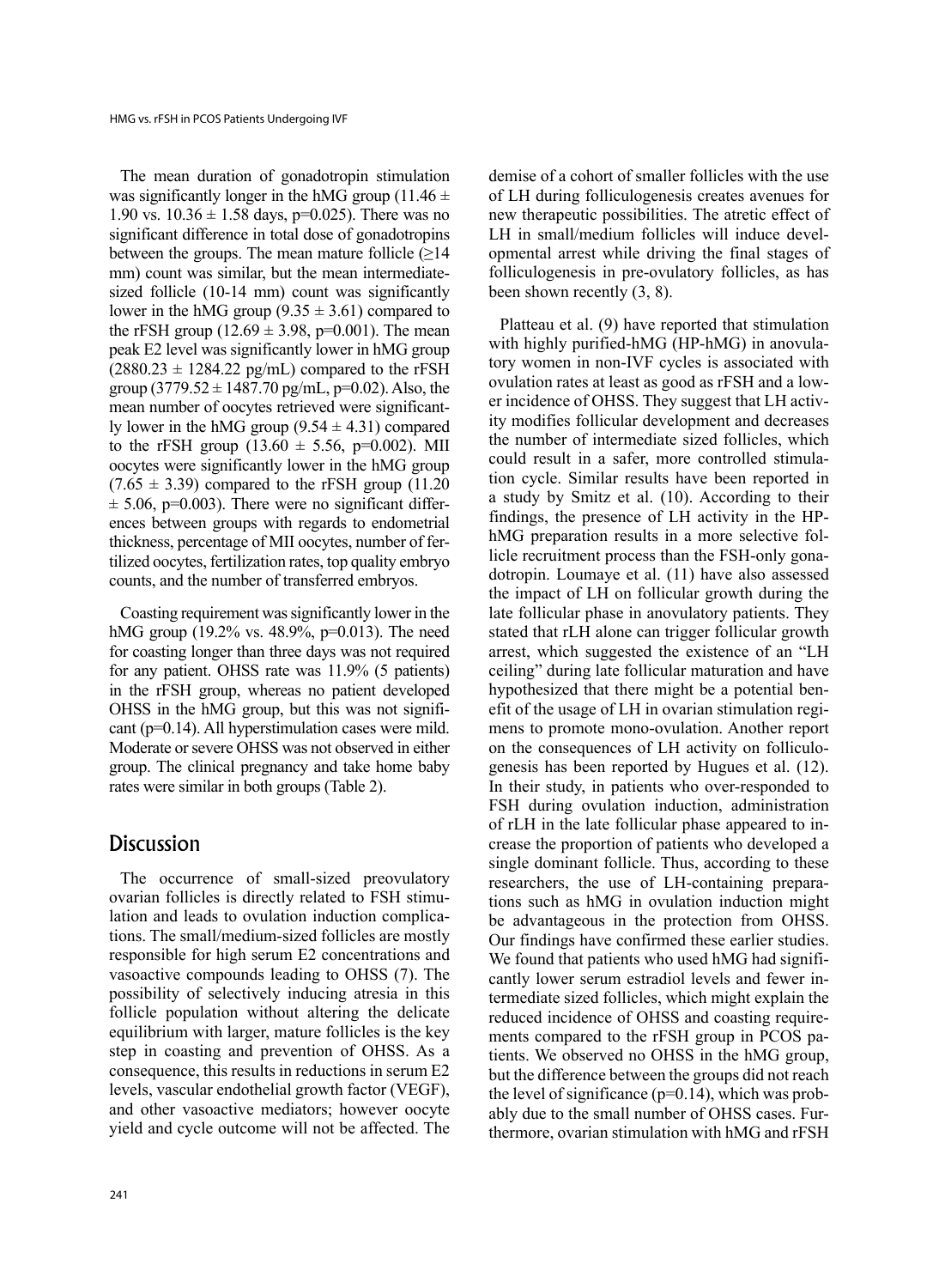provided similar clinical pregnancy rates.

Although the number of oocytes retrieved and the number of MII oocytes were lower in the hMG group, the percentage of MII oocytes, fertilization rate, number of top quality embryos and number of embryos transferred were comparable between ered that quality is more important than quantity; the two groups in our study. It has been considthe success criterion has changed from obtaining many oocytes to obtaining an adequate cohort of top-quality embryos. In a study by Andersen et al.  $(13)$ , more oocytes were obtained with rFSH than with HP-hMG, but they stated that this increased number of oocytes was not accompanied by a higher number of top-quality embryos. Actually, the proportion of top-quality embryos was signifi-<br>cantly higher in the HP-hMG group.

In recent years, rFSH has increasingly been used in ovulation induction and IVF treatments. A number of studies have evaluated the effectiveness chrane review reported the clinically relevant out-<br>comes of ongoing pregnancies or live births (17). of rFSH and hMG in IVF cycles (14-16). A Co-<br>chrane review reported the clinically relevant outof  $rFSH$  and hMG in IVF cycles  $(14-16)$ . A Co-Recently, a meta-analysis of compromising true randomized controlled trials showed an equivalent clinical efficacy of these two preparations  $(18)$ . In the results of the current systematic review, hMG has been demonstrated to be superior to r FSH with regard to clinical outcomes, without increasing the wise, in a systematic review of randomized trials, changes of ovarian hyperstimulation (19). Likecrease of  $4\%$  in live birth rate with the use of hMG Coomarasamy et al.  $(16)$  showed a significant inulation protocol in IVF- intracytoplasmic sperm compared with rFSH following a long down-reginjection (ICSI) treatment cycles. However, in all of these studies PCOS patients were excluded and the only main outcome measures were live birth and ongoing pregnancy rates. In a recent study by Torabizadeh  $(20)$ , the outcomes of IVF treatment ods such as FSH, hMG or their combination were in PCOS patients with different ovulation methcompared. With regard to fertility outcome there were no differences observed, however this study did not investigate the OHSS rate.

spective design study evaluating PCOS patients in To the best of our knowledge, this is the first pro-IVF treatment with the outcome measures of preg-<br>nancy and OHSS rates.

lation induction with rFSH is common in PCOS The main limitation of our study is its size. Ovuevated endogen LH levels, the use of hMG is not women. Since women with PCOS already have elpreferred in our clinics as with other IVF centers. For this reason, this study has been conducted with. a restricted patient population. As no data on this issue are currently available, this study may be considered a feasibility study.

### Conclusion

Based on the current study, ovarian stimulation performed with hMG in PCOS patients treated with a long GnRH agonist protocol results in the same clinical pregnancy and take baby home rates compared to ovarian stimulation with rFSH. However, for the consideration of other important factors such as the need of coasting and safety in particular, hMG has major advantages over rFSH. This results warrant further evaluation in a larger prospective series.

### Acknowledgements

This study was not financially supported by any company or organization. The authors thank the ment of the Reproductive Endocrinology for their clinical and laboratory coworkers of the Departassistance in the preparation of this manuscript. There is no conflict of interest in this article.

### References

- 1. Brinsden PR, Wada I, Tan SL, Balen A, Jacobs HS. Diagnosis, prevention and management of ovarian hyperstimulation syndrome. Br J Obstet Gynaecol. 1995; 102(10): 767-772.
- cystic ovary syndrome patient: an update. Clin Ob-<br>stet Gynecol. 2007; 50(1): 268-276. Lin K,Coutifaris C. In vitro fertilization in the poly-<br>cystic ovary syndrome patient: an update. Clin Ob-2. Lin K, Coutifaris C. In vitro fertilization in the poly-
- 3. Loumaye E, Engrand P, Shoham Z, Hillier SG, Baird DT. Clinical evidence for an LH ceiling? Hum Reprod. 2003; 18(12): 2719-2720.
- 4. Larsen T, Larsen JF, Schiøler V, Bostofte E, Felding C. Comparison of urinary human follicle-stimulating hormone and human menopausal gonadotropin for ovarian stimulation in polycystic ovarian syndrome. Fertil Steril. 1990; 53(3): 426-431.
- sensus Workshop Group. Revised 2003 consensus 5. Rotterdam ESHRE/ASRM-Sponsored PCOS Conlated to polycystic ovary syndrome (PCOS). Hum on diagnostic criteria and long-term health risks re-Reprod. 2004; 19(1): 41-47.